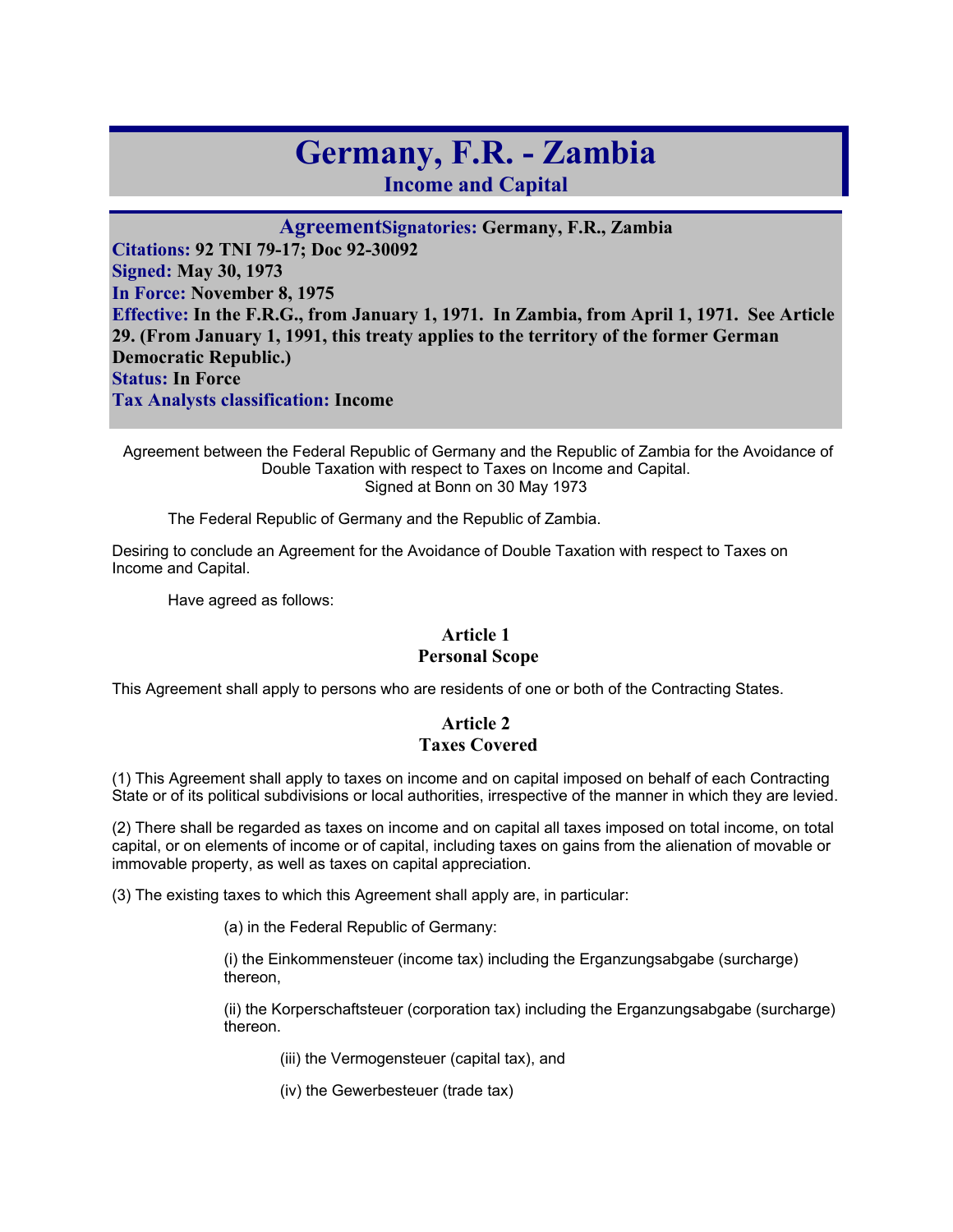#### (hereinafter referred to as "German tax");

(b) in Zambia:

(i) the income tax,

(ii) the mineral tax, and (iii) the personal levy

#### (hereinafter referred to as "Zambian tax").

(4) This Agreement shall also apply to any identical or substantially similar taxes which are subsequently imposed in addition to, or in place of, the existing taxes.

(5) The provisions of this Agreement in respect of taxation of income or capital shall likewise apply to the German trade tax, computed on a basis other than income or capital.

#### **Article 3 General Definitions**

(1) In this Agreement, unless the context otherwise requires:

(a) the term "Federal Republic of Germany", when used in a geographical sense, means the territory in which the Basic Law for the Federal Republic of Germany is in force, as well as any area adjacent to the territorial waters of the Federal Republic of Germany designated, in accordance with international law as related to the rights which the Federal Republic of Germany may exercise with respect to the sea bed and sub-soil and their natural resources, as domestic area for tax purposes;

(b) the term "Zambia" means the Republic of Zambia;

(c) the terms "a Contracting State" and "the other Contracting State" mean the Federal Republic of Germany or Zambia, as the context requires;

(d) the term "person" includes an individual or a company;

(e) the term "company" means any body corporate or any entity, which is treated as a body corporate for tax purposes;

(f) the terms "resident of a Contracting State" and "resident of the other Contracting State" mean a person who is a resident of the Federal Republic of Germany or a person who is a resident of Zambia, as the context requires;

(g) the terms "enterprise of a Contracting State" and "enterprise of the other Contracting State" mean respectively an enterprise carried on by a resident of a Contracting State and an enterprise carried on by a resident of the other Contracting State;

(h) the term "national" means:

(aa) in respect of the Federal Republic of Germany any German in the meaning of Article 116, paragraph 1, of the Basic Law for the Federal Republic of Germany and any legal person, partnership and association deriving its status as such from the law in force in the Federal Republic of Germany;

(bb) in respect of Zambia any citizen of Zambia and any legal person, partnership and association deriving its status as such from the law in force in Zambia;

(i) the term "competent authority" means in the case of the Federal Republic of Germany the Federal Minister for Economics and Finance and in the case of Zambia the Commissioner of Taxes or his authorized representative.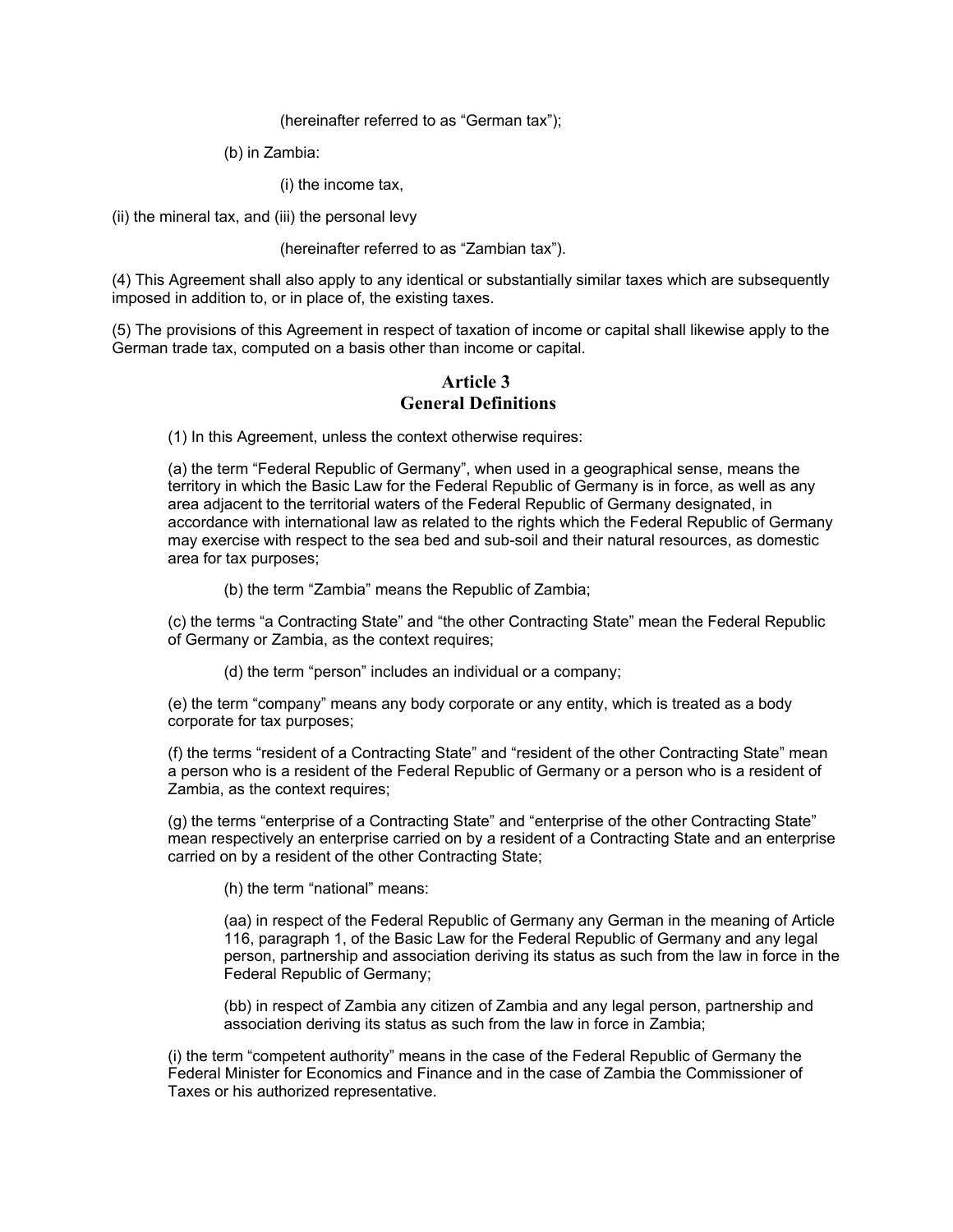(2) In the application of this Agreement by a Contracting State any term not otherwise defined shall, unless the context otherwise requires, have the meaning which it has under the laws of that Contracting State relating to the taxes which are the subject of this Agreement.

#### **Article 4 Fiscal Domicile**

(1) For the purposes of this Agreement, the term "resident of a Contracting State" means any person who, under the law of that State, is liable to taxation therein by reason of his domicile, residence, place of management or any other criterion of a similar nature.

(2) Where by reason of the provisions of paragraph (1) an individual is a resident of both Contracting States, then this case shall be determined in accordance with the following rules:

(a) He shall be deemed to be a resident of the Contracting State in which he has a permanent home available to him. If he has a permanent home available to him in both Contracting States, he shall be deemed to be a resident of the Contracting State with which his personal and economic relations are closest (centre of vital interests);

(b) If the Contracting State in which he has his centre of vital interests cannot be determined, or if he has not a permanent home available to him in either Contracting State, he shall be deemed to be a resident of the Contracting State in which he has an habitual abode;

(c) If he has an habitual abode in both Contracting States or in neither of them, he shall be deemed to be a resident of the Contracting State of which he is a national;

(d) If he is a national of both Contracting States or of neither of them, the competent authorities of the Contracting States shall settle the question by mutual agreement.

(3) Where by reason of the provisions of paragraph (1) a company is a resident of both Contracting States, then it shall be deemed to be a resident of the Contracting State in which its place of effective management is situated.

#### **Article 5 Permanent Establishment**

(1) For the purposes of this Agreement the term "permanent establishment" means a fixed place of business in which the business of the enterprise is wholly or partly carried on.

(2) The term "permanent establishment" shall include especially:

- (a) a place of management;
- (b) a branch;
- (c) an office;
- (d) a factory;
- (e) a workshop;
- (f) a mine, oil well, quarry or other place of extraction of natural resources;

(g) a building site or construction or assembly project which exists for more than nine months.

(3) The term "permanent establishment" shall not be deemed to include:

(a) the use of facilities solely for the purpose of storage, display or delivery of goods or merchandise belonging to the enterprise;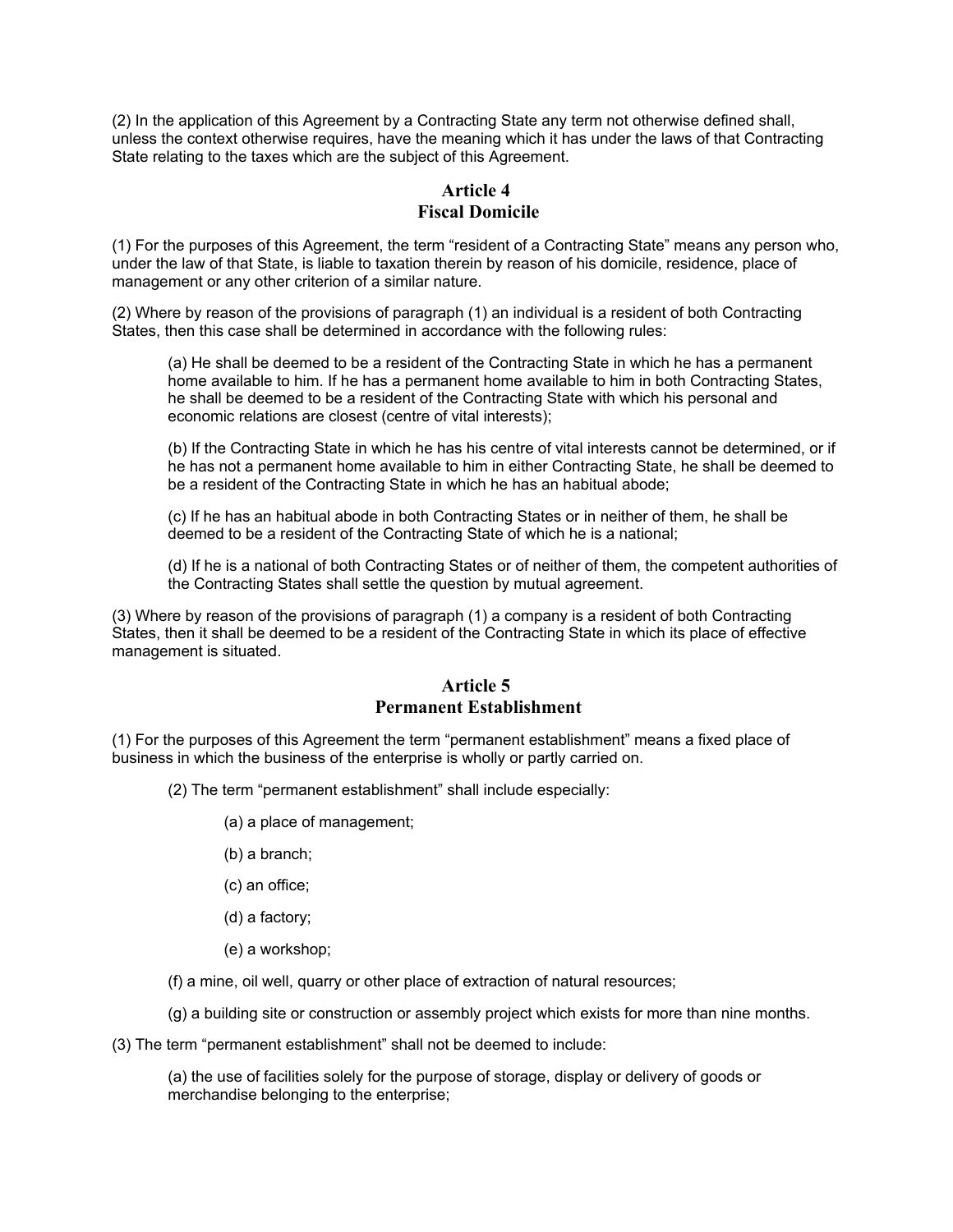(b) the maintenance of a stock of goods or merchandise belonging to the enterprise solely for the purpose of storage, display or delivery;

(c) the maintenance of a stock of goods or merchandise belonging to the enterprise solely for the purpose of processing by another enterprise;

(d) the maintenance of a fixed place of business solely for the purpose of purchasing goods or merchandise, or for collecting information, for the enterprise;

(e) the maintenance of a fixed place of business solely for the purpose of advertising, for the supply of information, for scientific research or for similar activities which have a preparatory or auxiliary character, for the enterprise.

(4) A person acting in a Contracting State on behalf of an enterprise of the other Contracting State--other than an agent of an independent status to whom paragraph (5) applies--shall be deemed to be a permanent establishment in the first-mentioned State if he has, and habitually exercises in that State, an authority to conclude contracts in the name of the enterprise, unless his activities are limited to the purchase of goods or merchandise for the enterprise.

(5) An enterprise of a Contracting State shall not be deemed to have a permanent establishment in the other Contracting State merely because it carries on business in that other State through a broker, general commission agent or any other agent of an independent status, where such persons are acting in the ordinary course of their business.

(6) The fact that a company which is a resident of a Contracting State controls or is controlled by a company which is a resident of the other Contracting State, or which carries on business in that other State (whether through a permanent establishment or otherwise), shall not of itself make either company a permanent establishment of the other.

## **Article 6 Immovable Property**

(1) Income from immovable property may be taxed in the Contracting State in which such property is situated.

(2) The term "immovable property" shall be defined in accordance with the law of the Contracting State in which the property in question is situated. The term shall in any case include property accessory to immovable property, livestock and equipment used in agriculture and forestry, rights to which the provisions of general law respecting landed property apply, usufruct of immovable property and rights to variable or fixed payments as consideration for the working of, or the right to work mineral deposits, sources and other natural resources; ships, boats and aircraft shall not be regarded as immovable property.

(3) The provisions of paragraph (1) shall apply to income derived from the direct use, letting, or use in any other form of immovable property.

(4) The provisions of paragraphs (1) and (3) shall also apply to the income from immovable property of an enterprise and to income from immovable property used for the performance of professional services.

## **Article 7 Business Profits**

(1) The profits of an enterprise of a Contracting State shall be taxable only in that State unless the enterprise carries on business in the other Contracting State through a permanent establishment situated therein. If the enterprise carries on business as aforesaid, the profits of the enterprise may be taxed in the other State but only so much of them as is attributable to that permanent establishment.

(2) Where an enterprise of a Contracting State carries on business in the other Contracting State through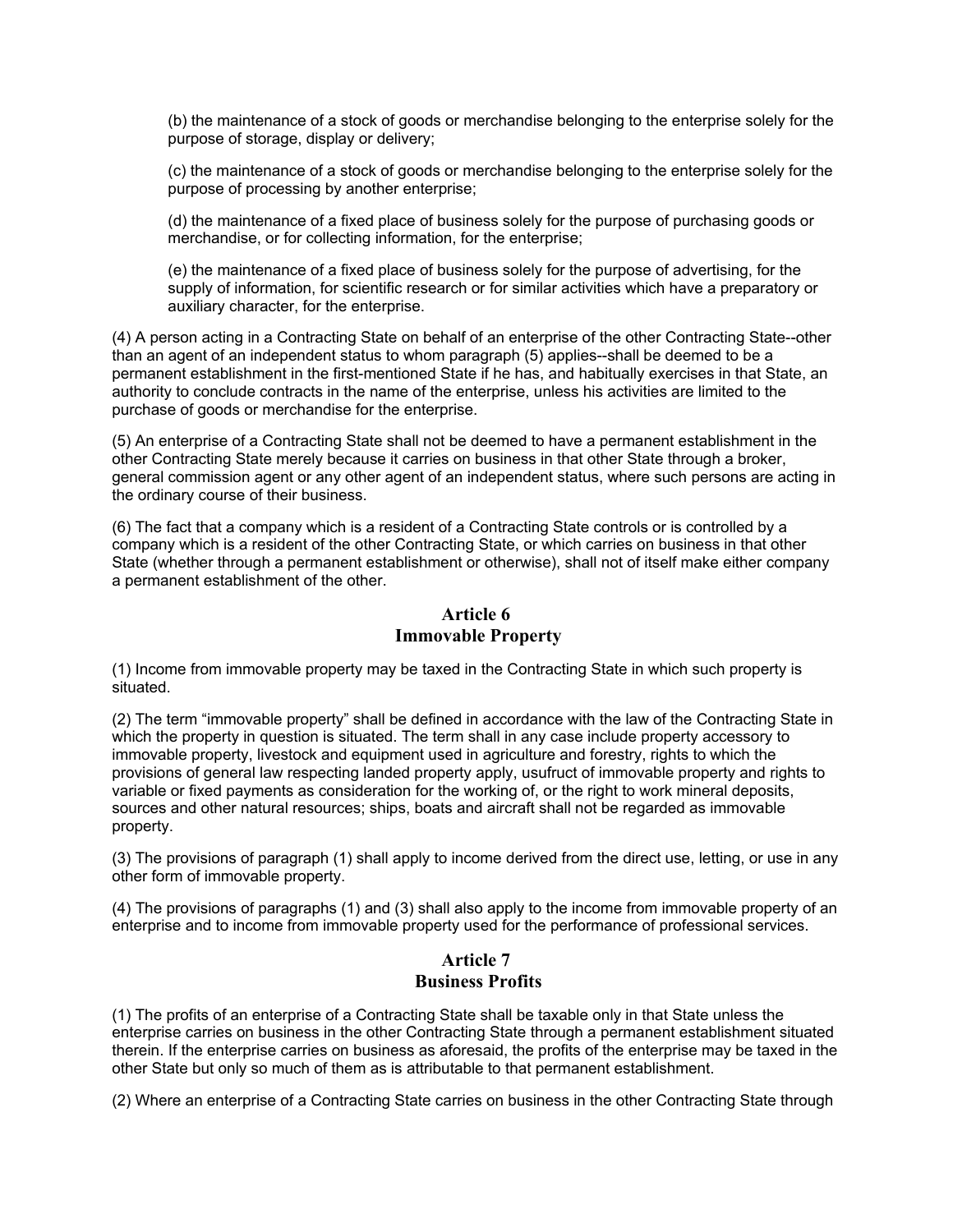a permanent establishment situated therein, there shall in each Contracting State be attributed to that permanent establishment the profits which it might be expected to make if it were a distinct and separate enterprise engaged in the same or similar activities under the same or similar conditions and dealing wholly independently with the enterprise of which it is a permanent establishment.

(3) In the determination of the profits of a permanent establishment, there shall be allowed as deductions expenses which are incurred, for the purposes of the permanent establishment including executive and general administrative expenses so incurred, whether in the State in which the permanent establishment is situated or elsewhere.

(4) Insofar as it has been customary in a Contracting State to determine the profits to be attributed to a permanent establishment on the basis of an apportionment of the total profits of the enterprise to its various parts, nothing in paragraph (2) shall preclude that Contracting State from determining the profits to be taxed by such an apportionment as may be customary; the method of apportionment adopted shall, however, be such that the result shall be in accordance with the principles laid down in this Article.

(5) No profits shall be attributed to a permanent establishment by reason of the mere purchase by that permanent establishment of goods or merchandise for the enterprise.

(6) For the purposes of the preceding paragraphs, the profits to be attributed to the permanent establishment shall be determined by the same method year by year unless there is good and sufficient reason to the contrary.

(7) Where profits include items of income which are dealt with separately in other Articles of this Agreement, then the provisions of those Articles shall not be affected by the provisions of this Article.

# **Article 8 Ships And Aircraft**

Profits from the operation of ships or aircraft in international traffic shall be taxable only in the Contracting State in which the place of effective management of the enterprise is situated.

## **Article 9 Associated Enterprises**

**Where** 

(a) an enterprise of a Contracting State participates directly or indirectly in the management, control or capital of an enterprise of the other Contracting State, or

(b) the same persons participate directly or indirectly in the management, control or capital of an enterprise of a Contracting State and an enterprise of the other Contracting State

and in either case conditions are made or imposed between the two enterprises in their commercial or financial relations which differ from those which would be made between independent enterprises, then any profits which would, but for those conditions, have accrued to one of the enterprises, but, by reason of those conditions, have not so accrued, may be included in the profits of that enterprise and taxed accordingly.

#### **Article 10 Dividends**

(1) Dividends paid by a company which is a resident of a Contracting State to a resident of the other Contracting State may be taxed in that other State.

(2) However, such dividends may be taxed in the Contracting State of which the company paying the dividends is a resident and according to the law of that State, but the tax so charged shall not exceed: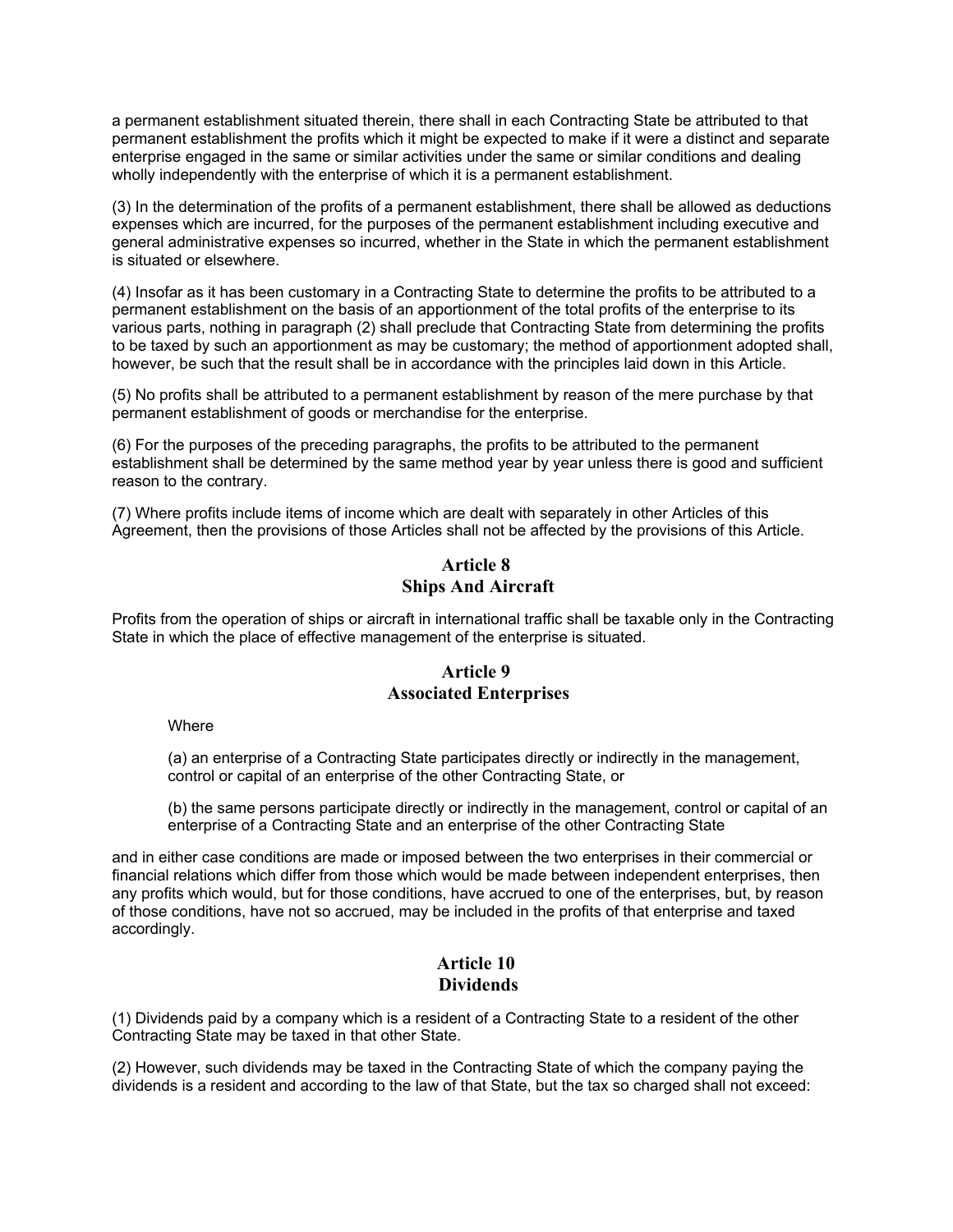(a) 5 per cent of the gross amount of the dividends if the recipient is a company (excluding partnerships) which owns directly at least 25 per cent of the capital of the company paying the dividends;

(b) in all other cases, 15 per cent of the gross amount of the dividends.

3. Notwithstanding the provisions of paragraph (2) German tax on dividends paid to a company being a resident of Zambia by a company being a resident of the Federal Republic of Germany, at least 25 per cent of the capital of which is owned directly or indirectly by the former company itself, or by it together with other persons controlling it or being under common control with it, shall not exceed 27 per cent of the gross amount of such dividends as long as the rate of German corporation tax on distributed profits is lower than that on undistributed profits and the difference between those two rates is 15 percentage points or more.

(4) The term "dividends" as used in this Article means income from shares, mining shares, founders' shares or other rights, not being debt-claims, participating in profits, as well as income from other corporate rights assimilated to income from shares by the taxation law of the State of which the company making the distribution is a resident, and income derived by a sleeping partner from his partnership as such and distributions on certificates of an investment trust.

(5) The provisions of paragraphs (1) to (3) shall not apply if the recipient of the dividends, being a resident of a Contracting State, has in the other Contracting State, of which the company paying the dividends is a resident, a permanent establishment with which the holding by virtue of which the dividends are paid is effectively connected. In such a case, the provisions of Article 7 shall apply.

(6) Where a company which is a resident of a Contracting State derives profits or income from the other Contracting State, that other State may not impose any tax on the dividends paid by the company to persons who are not residents of that other State, or subject the company's undistributed profits to a tax on undistributed profits, even if the dividends paid or the undistributed profits consist wholly or partly of profits or income arising in such other State.

## **Article 11 Interest**

(1) Interest derived from a Contracting State by a resident of the other Contracting State shall be taxable in that other State.

(2) However, such interest may be taxed in the Contracting State from which it is derived, and according to the law of that State, but the tax so charged shall not exceed 10 per cent of the gross amount of such interest.

(3) Notwithstanding the provisions of paragraph (2),

(a) interest derived from the Federal Republic of Germany and paid to the Zambian Government or the Bank of Zambia shall be exempt from German tax;

(b) interest derived from Zambia and paid to the German Government, the Deutsche Bundesbank, the Kreditanstalt fur Wiederaufbau and the Deutsche Gesellschaft fur wirtschaftliche Zusammenarbeit (Entwicklungsgesellschaft) m.b.H. shall be exempt from Zambian tax.

The competent authorities of the Contracting States shall determine by mutual agreement any other governmental institution to which this paragraph shall apply.

(4) The term "interest" as used in this Article means income from Government securities, bonds or debentures, whether or not secured by mortgage and whether or not carrying a right to participate in profits, and debt-claims of every kind as well as other income assimilated to income from money lent by the taxation law of the State from which the income is derived.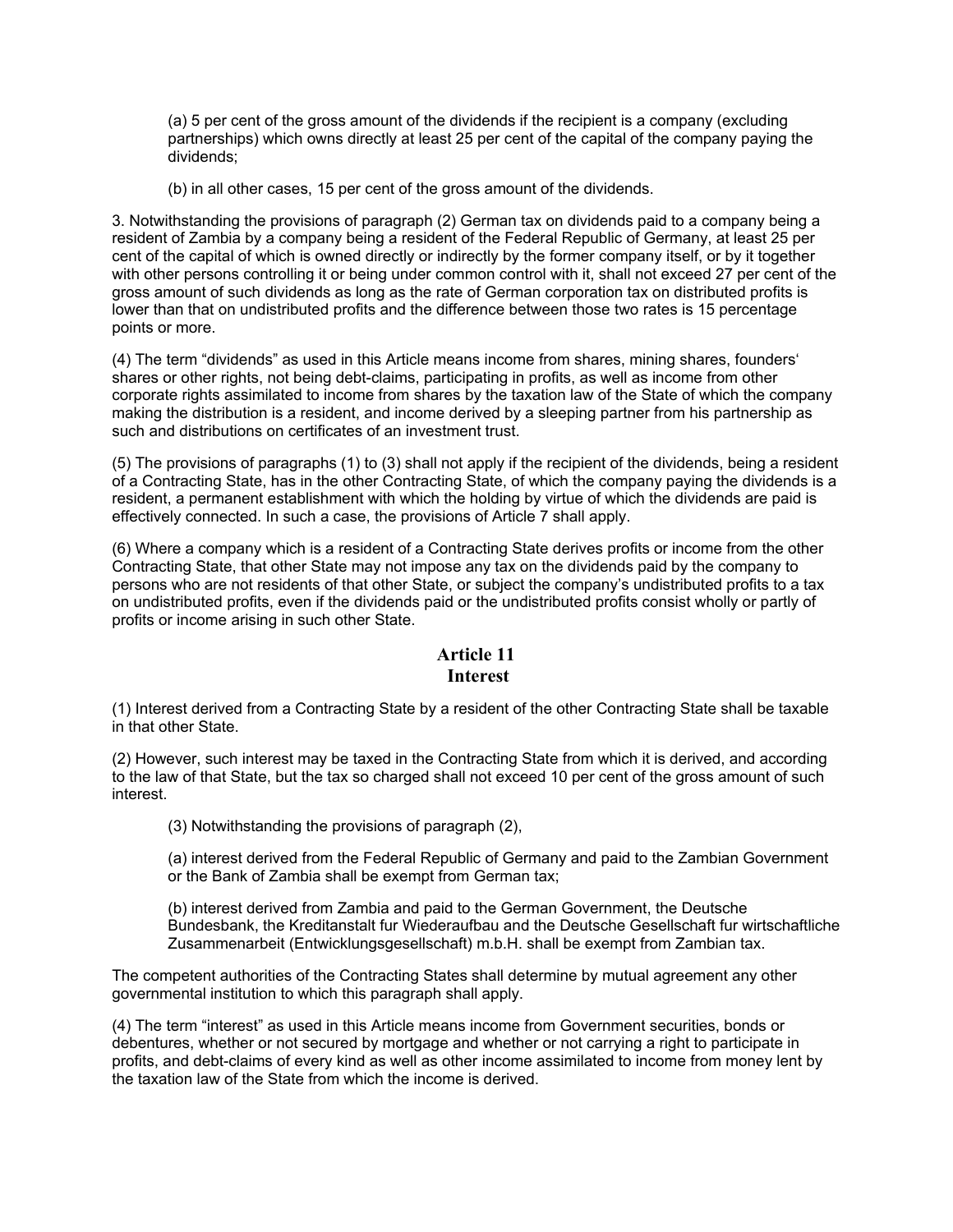(5) The provisions of paragraphs (1) and (2) shall not apply if the recipient of the interest, being a resident of a Contracting State, has in the other Contracting State in which the interest arises a permanent establishment with which the debt-claim from which the interest arises is effectively connected. In such a case, the provisions of Article 7 shall apply.

(6) Interest shall be deemed to be derived from a Contracting State when the payer is that State itself, a political subdivision or a local authority or a resident of that State. Where, however, the person paying the interest, whether he is a resident of a Contracting State or not, has in a Contracting State a permanent establishment in connection with which the indebtedness on which the interest is paid was incurred, and such interest is borne by such permanent establishment, then such interest shall be deemed to be derived from the Contracting State in which the permanent establishment is situated.

(7) Where, owing to a special relationship between the payer and the recipient or between both of them and some other person, the amount of the interest paid, having regard to the debt-claim for which it is paid, exceeds the amount which would have been agreed upon by the payer and the recipient in the absence of such relationship, the provisions of this Article shall apply only to the last-mentioned amount. In that case, the excess part of the payments shall remain taxable according to the law of each Contracting State, due regard being had to the other provisions of this Agreement.

# **Article 12 Royalties**

(1) Royalties derived from a Contracting State by a resident of the other Contracting State shall be taxable only in that other State.

(2) However, such royalties may be taxed in the Contracting State from which they are derived, and according to the law of that State, but the tax so charged shall not exceed 10 per cent of the gross amount of such royalties.

(3) The term "royalties" as used in this Article means payments of any kind received as a consideration for the use of, or the right to use, any copyright of literary, artistic or scientific work including cinematograph films or tapes for television or broadcasting, any patent, trade mark, design or model, plan, secret formula or process or for the use of, or the right to use, industrial, commercial, or scientific equipment, or for information concerning industrial, commercial or scientific experience.

(4) The provisions of paragraph (1) shall not apply if the recipient of the royalties, being a resident of a Contracting State, has in the other Contracting State in which the royalties arise a permanent establishment with which the right or property giving rise to the royalties is effectively connected. In such a case, the provisions of Article 7 shall apply.

(5) Royalties shall be deemed to be derived from a Contracting State when the payer is that State itself, a political subdivision or a local authority thereof or a resident of that State. Where, however, the person paying the royalties, whether he is a resident of a Contracting State or not, has in a Contracting State a permanent establishment in connection with which the liability to pay the royalties was incurred, and such royalties are borne by such permanent establishment, then such royalties shall be deemed to be derived from the Contracting State in which the permanent establishment is situated.

(6) Where, owing to a special relationship between the payer and the recipient or between both of them and some other person, the amount of the royalties paid, having regard to the use, right or information for which they are paid, exceeds the amount which would have been agreed upon by the payer and the recipient in the absence of such relationship, the provisions of this Article shall apply only to the lastmentioned amount. In that case, the excess part of the payments shall remain taxable according to the law of each Contracting State due regard being had to the other provisions of this Agreement.

# **Article 13 Capital Gains**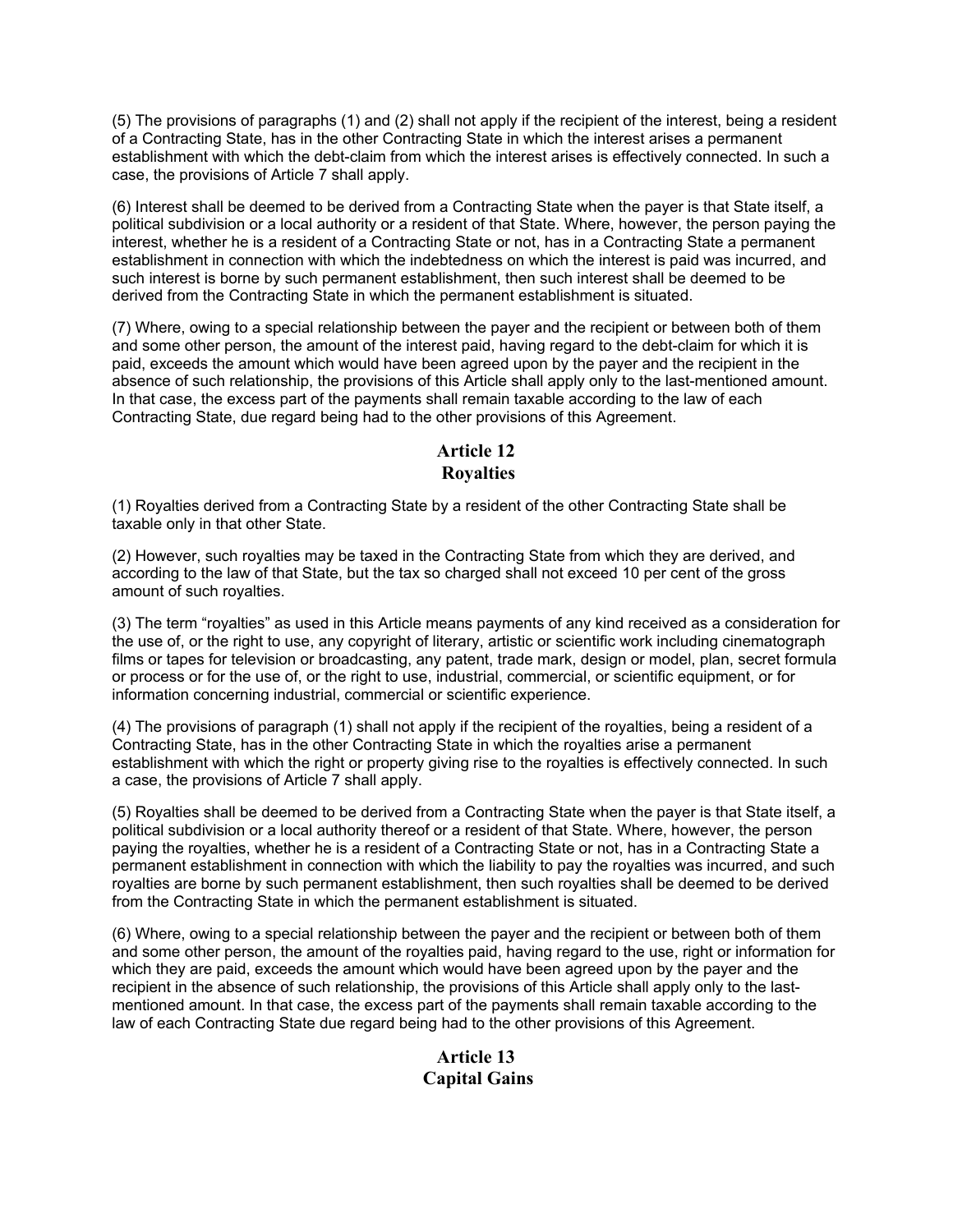(1) Gains from the alienation of immovable property, as defined in paragraph (2) of Article 6, may be taxed in the Contracting State in which such property is situated.

(2) Gains from the alienation of movable property forming part of the business property of a permanent establishment which an enterprise of a Contracting State has in the other Contracting State or of movable property pertaining to a fixed base available to a resident of a Contracting State in the other Contracting State for the purpose of performing professional services, including such gains from the alienation of such a permanent establishment (alone or together with the whole enterprise) or of such a fixed base, may be taxed in the other State. However, gains from the alienation of movable property of the kind referred to in paragraph (3) of Article 22 shall be taxable only in the Contracting State in which such movable property is taxable according to the said Article.

(3) Gains from the alienation of any property other than those mentioned in paragraphs (1) and (2) shall be taxable only in the Contracting State of which the alienator is a resident.

#### **Article 14 Independent Personal Services**

1. Income derived by a resident of a Contracting State in respect of professional services or other independent services of a similar character shall be taxable only in that State unless:

(a) he has a fixed base regularly available to him in the other Contracting State for the purpose of performing his services, in which case so much of the income may be taxed in that other State as is attributable to that fixed base; or

(b) he is present in the other Contracting State for the purpose of performing his services for a period or periods exceeding in the aggregate 183 days in the calendar year concerned, in which case so much of the income may be taxed in that other State as is attributable to the services performed in that other State.

(2) The term "professional services" shall include especially independent scientific, literary, artistic, educational or teaching services, as well as the independent services of physicians, lawyers, engineers, architects, dentists and accountants.

#### **Article 15 Dependent Personal Services**

(1) Subject to the provisions of Articles 16, 18 and 19, salaries, wages and other similar remuneration derived by a resident of a Contracting State in respect of an employment shall be taxable only in that State unless the employment is exercised in the other Contracting State. If the employment is so exercised, such remuneration as is derived therefrom may be taxed in that other State.

(2) Notwithstanding the provisions of paragraph (1), remuneration derived by a resident of a Contracting State in respect of an employment exercised in the other Contracting State shall be taxable only in the first-mentioned State if

(a) the recipient is present in the other State for a period or periods not exceeding in the aggregate 183 days in the calendar year concerned, and

(b) the remuneration is paid by, or on behalf of, an employer who is not a resident of the other State, and

(c) the remuneration is not borne by a permanent establishment or a fixed base which the employer has in the other State.

(3) Notwithstanding the preceding provisions of this Article, remuneration in respect of an employment exercised aboard a ship or aircraft in international traffic, may be taxed in the Contracting State in which the place of effective management of the enterprise is situated.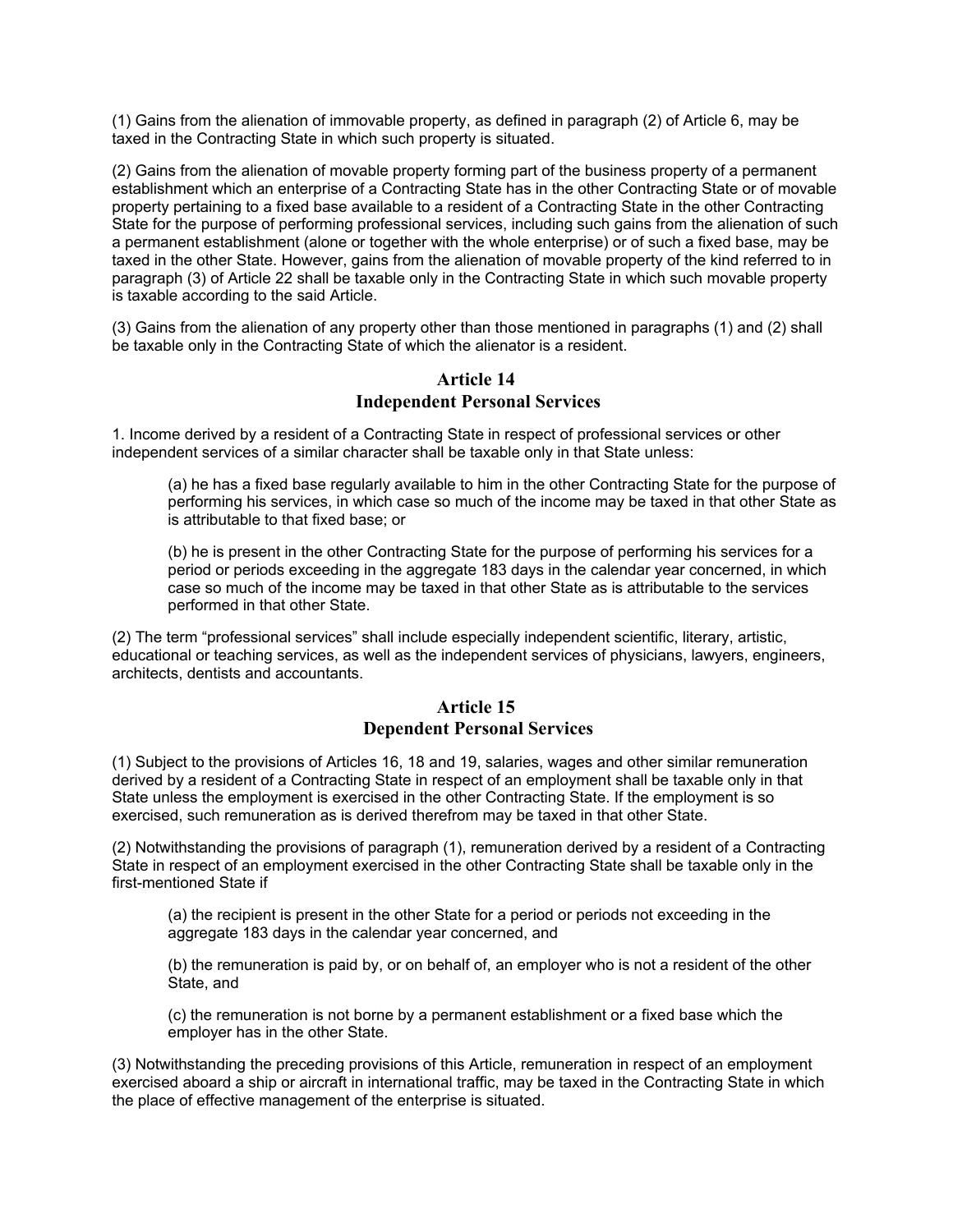#### **Article 16 Directors' Fees**

Directors' fees and similar payments derived by a resident of a Contracting State in his capacity as a member of the board of directors of a company which is a resident of the other Contracting State may be taxed in that other State.

### **Article 17 Artists And Athletes**

(1) Notwithstanding the provisions of Articles 14 and 15, income derived by public entertainers, such as theatre, motion picture, radio or television artists, and musicians, and by athletes, from their personal activities as such may be taxed in the Contracting State in which those activities are exercised.

(2) Notwithstanding anything contained in this Agreement, where the services of a public entertainer or an athlete mentioned in paragraph (1) are provided in a Contracting State by an enterprise of the other Contracting State, the profits derived by that enterprise from providing those services may be taxed in the first-mentioned State.

(3) The provisions of paragraphs (1) and (2) shall not apply to services of public entertainers and athletes, if their visit to a Contracting State is supported wholly or substantially from public funds of the other Contracting State.

# **Article 18 Public Funds**

(1) Remuneration other than pensions paid by, or out of funds created by, a Contracting State, a political subdivision or a local authority to any individual in respect of an employment shall be taxable only in that State. If, however, the employment is exercised in the other Contracting State by a national of that State not being a national of the first-mentioned State, the remuneration shall be taxable only in that other State.

(2) The provisions of Articles 15, 16 and 17 shall apply to remuneration in respect of an employment in connection with any business carried on by a Contracting State, a political subdivision or a local authority for the purpose of profits.

(3) The provisions of paragraph (1) shall likewise apply in respect of remuneration paid, under a development assistance programme of a Contracting State, a political subdivision or a local authority, out of funds exclusively supplied by that State, those political subdivisions or local authorities, to any persons seconded to the other Contracting State with the consent of that other State.

# **Article 19**

## **Pensions**

Pensions and other similar remuneration paid to a resident of a Contracting State in consideration of past employment shall be taxable only in that State.

#### **Article 20 Teachers And Students**

(1) A professor or teacher who is, or was immediately before visiting a Contracting State, a resident of the other Contracting State and who is present in the first-mentioned State for a period not exceeding two years for the purpose of carrying out advanced study or research or for teaching at a university, college, school or other educational institution shall be exempt from tax in the first-mentioned State in respect of any remuneration which he receives for such work, provided that such remuneration is derived by him from outside that State.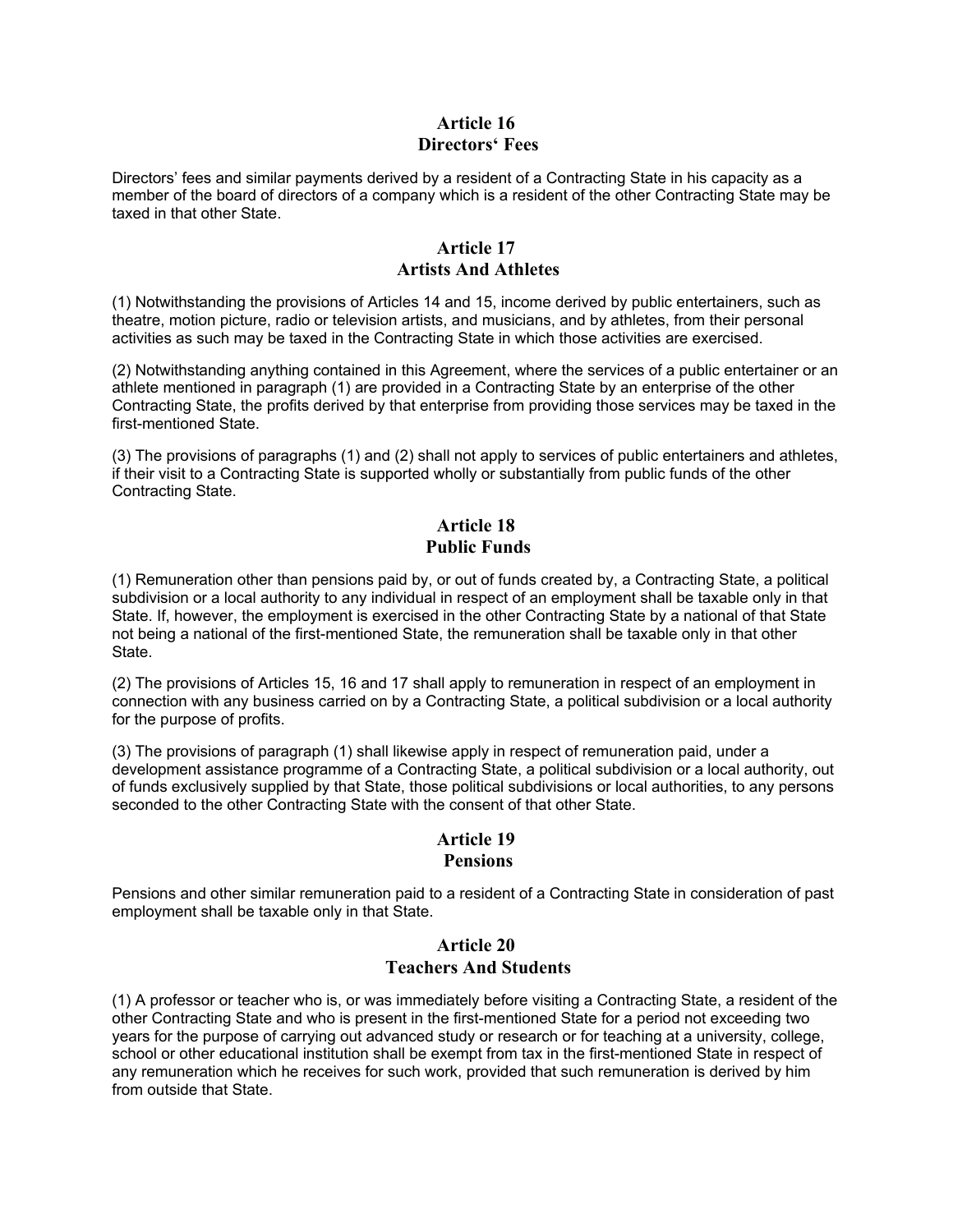(2) A student or business apprentice who is, or was immediately before visiting a Contracting State, a resident of the other Contracting State and who is present in the first-mentioned State solely for the purpose of his education or training shall be exempt from tax in the first-mentioned State on

(a) payments made to him by persons residing outside that first-mentioned State for the purposes of his maintenance, education or training; and

(b) remuneration not exceeding 6,000 DM or the equivalent in Zambian currency for a calendar year from personal services undertaken in that first-mentioned State to supplement resources available to him for his maintenance and education.

The benefits of this paragraph shall extend only for such period of time as may be reasonably or customarily required to complete the education or training undertaken, but in no event shall any individual have the benefits of this paragraph for more than three consecutive years.

(3) An individual who is, or was immediately before visiting a Contracting State, a resident of the other Contracting State and who is temporarily present in the first-mentioned State solely for the purpose of study, research or training as a recipient of a grant, allowance or award from a scientific, educational, religious or charitable organization or under a technical assistance programme entered into by the Government of a Contracting State shall, from the date of his first arrival in the first-mentioned State in connection with that visit, be exempt from tax in that State

(a) on the amount of such grant, allowance or award; and

(b) on all remittances from abroad for the purposes of his maintenance, education or training.

#### **Article 21 Income Not Expressly Mentioned**

Items of income of a resident of a Contracting State which are not expressly mentioned in the foregoing Articles of this Agreement shall be taxable only in that State.

# **Article 22 Capital**

(1) Capital represented by immovable property, as defined in paragraph (2) of Article 6, may be taxed in the Contracting State in which such property is situated.

(2) Capital represented by movable property forming part of the business property of a permanent establishment of an enterprise, or by movable property pertaining to a fixed based used for the performance of professional services, may be taxed in the Contracting State in which the permanent establishment or fixed base is situated.

(3) Ships and aircraft operated in international traffic and movable property pertaining to the operation of such ships and aircraft, shall be taxable only in the Contracting State in which the place of effective management of the enterprise is situated.

(4) All other elements of capital of a resident of a Contracting State shall be taxable only in that State.

#### **Article 23 Elimination Of Double Taxation**

(1) Tax shall be determined in the case of a resident of the Federal Republic of Germany as follows:

(a) Unless the provisions of sub-paragraph (b) apply, there shall be excluded from the basis upon which German tax is imposed, any item of income derived from Zambia and any item of capital situated within Zambia, which, according to this Agreement, may be taxed in Zambia. In the determination of its rate of tax applicable to any item of income or capital not so excluded, the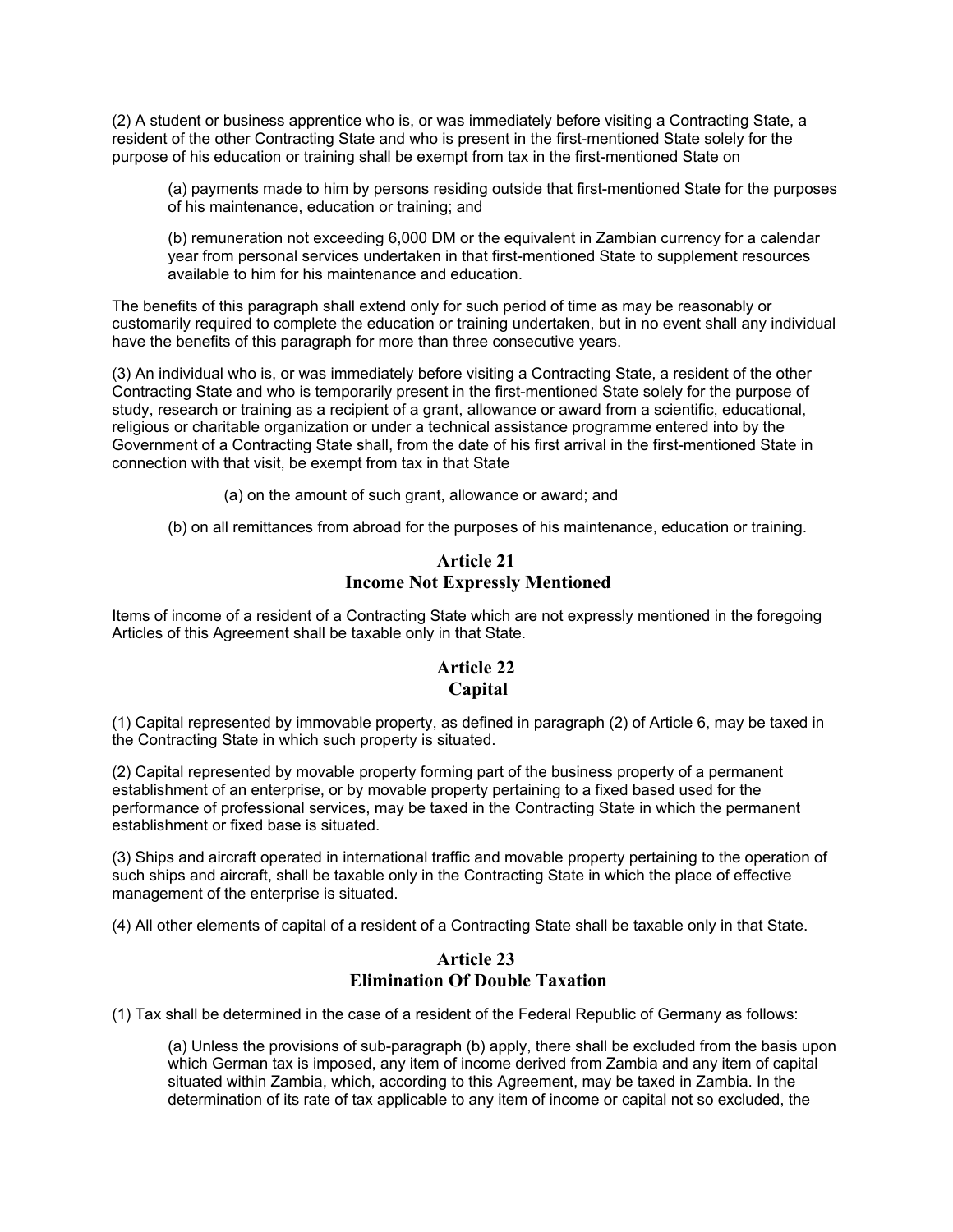Federal Republic of Germany will, however, take into account any item of income and any item of capital so excluded.

The foregoing provisions shall likewise apply to dividends paid to a company being a resident of the Federal Republic of Germany by a company being a resident of Zambia if at least 25 per cent of the voting shares of the Zambian company is owned directly by the German company. There shall also be excluded from the basis upon which German tax is imposed any shareholding, the dividends of which, if paid, would be excluded from the basis upon which tax is imposed according to the immediately foregoing sentence.

(b) Subject to the provisions of German tax law regarding credit for foreign tax, there shall be allowed as a credit against German income tax and corporation tax, including the surcharge thereon, payable in respect of the following items of income derived from Zambia, the Zambian tax paid under the laws of Zambia and in accordance with this Agreement on:

(i) dividends to which sub-paragraph (a) does not apply;

(ii) interest to which paragraph (2) of Article 11 applies;

(iii) royalties to which paragraph (2) of Article 12 applies;

(iv) remuneration to which Article 16 applies;

(v) income to which Article 17 applies.

The credit shall not, however, exceed that part of the German tax, as computed before the credit is given, which is appropriate to such items of income.

(2) Tax shall be determined in the case of a resident of Zambia as follows:

(a) Where a resident of Zambia derives income from the Federal Republic of Germany which may be taxed in the Federal Republic of Germany in accordance with the provisions of this Agreement, the amount of German tax payable in respect of that income shall be allowed as a credit against Zambian tax which is appropriate to that income, before allowing the credit.

(b) Where the income from the Federal Republic of Germany is a dividend paid by a company which is a resident of the Federal Republic of Germany, the credit shall take into account the German tax payable in respect of its profits by the company paying the dividend.

#### **Article 24 Non-discrimination**

(1) The nationals of a Contracting State shall not be subjected in the other Contracting State to any taxation or any requirement connected therewith which is other or more burdensome than the taxation and connected requirements to which nationals of that other State in the same circumstances are or may be subjected.

(2) The taxation on a permanent establishment which an enterprise of a Contracting State has in the other Contracting State shall not be less favourably levied in that other State than the taxation levied on enterprises of that other State carrying on the same activities.

This provision shall not be construed as obliging a Contracting State to grant to residents of the other Contracting State any personal allowances, reliefs and reductions for taxation purposes on account of civil status or family responsibilities or any other personal circumstances which it grants to its own residents.

(3) Enterprises of a Contracting State, the capital of which is wholly or partly owned or controlled, directly or indirectly, by one or more residents of the other Contracting State, shall not be subjected in the firstmentioned Contracting State to any taxation or any requirement connected therewith which is other or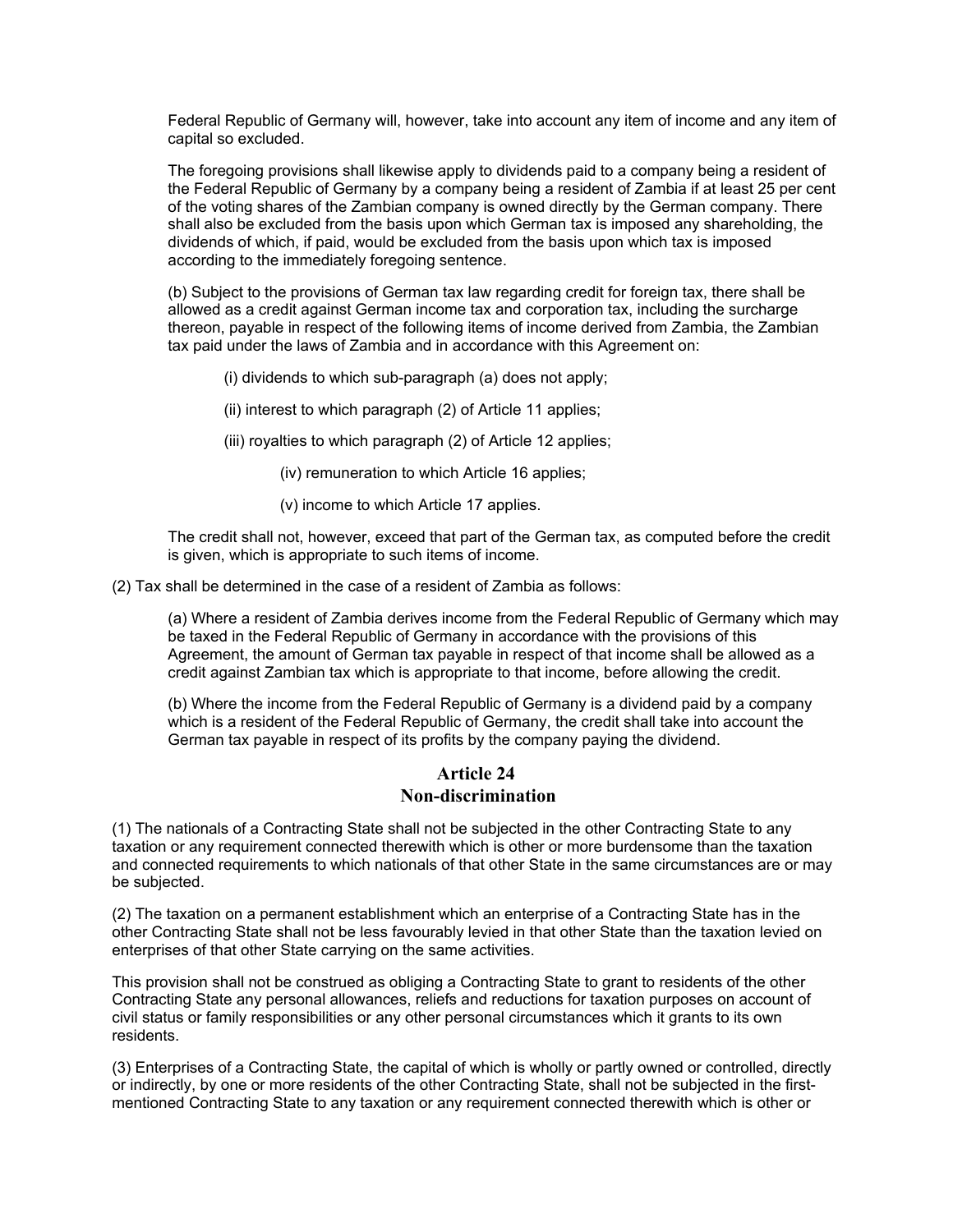more burdensome than the taxation and connected requirements to which other similar enterprises of that first-mentioned State are or may be subjected.

(4) In this Article the term "taxation" means taxes of every kind and description.

#### **Article 25 Mutual Agreement Procedure**

(1) Where a resident of a Contracting State considers that the actions of one or both of the Contracting States result or will result for him in taxation not in accordance with this Agreement, he may, notwithstanding the remedies provided by the national laws of those States, present his case to the competent authority of the Contracting State of which he is a resident.

(2) The competent authority shall endeavour, if the objection appears to it to be justified and if it is not itself able to arrive at an appropriate solution, to resolve the case by mutual agreement with the competent authority of the other Contracting State, with a view to the avoidance of taxation not in accordance with this Agreement.

(3) The competent authorities of the Contracting States shall endeavour to resolve by mutual agreement any difficulties or doubts arising as to the interpretation or application of this Agreement. They may also consult together for the elimination of double taxation in cases not provided for in this Agreement.

(4) The competent authorities of the Contracting States may communicate with each other directly for the purpose of applying the provisions of this Agreement.

#### **Article 26 Exchange Of Information**

(1) The competent authorities of the Contracting States shall exchange such information as is necessary for the carrying out of this Agreement. Any information so exchanged shall be treated as secret and shall not be disclosed to any persons, authorities or courts other than those concerned with the assessment or collection of the taxes which are the subject of this Agreement or the determination of appeals or the prosecution of offences in relation thereto.

(2) In no case shall the provisions of paragraph (1) be construed so as to impose on one of the Contracting States the obligation:

(a) to carry out administrative measures at variance with the laws or the administrative practice of that or of the other Contracting State;

(b) to supply information which is not obtainable under the laws or in the normal course of the administration of that or of the other Contracting State;

(c) to supply information which would disclose any trade, business, industrial, commercial or professional secret or trade process, or information, the disclosure of which would be contrary to public policy.

## **Article 27 Diplomatic And Consular Privileges**

Nothing contained in this Agreement shall affect diplomatic or consular privileges under the general rules of international law or under the provisions of special agreements.

## **Article 28 Land Berlin**

This Agreement shall also apply to Land Berlin, provided that the Government of the Federal Republic of Germany has not made a contrary declaration to the Government of the Republic of Zambia within three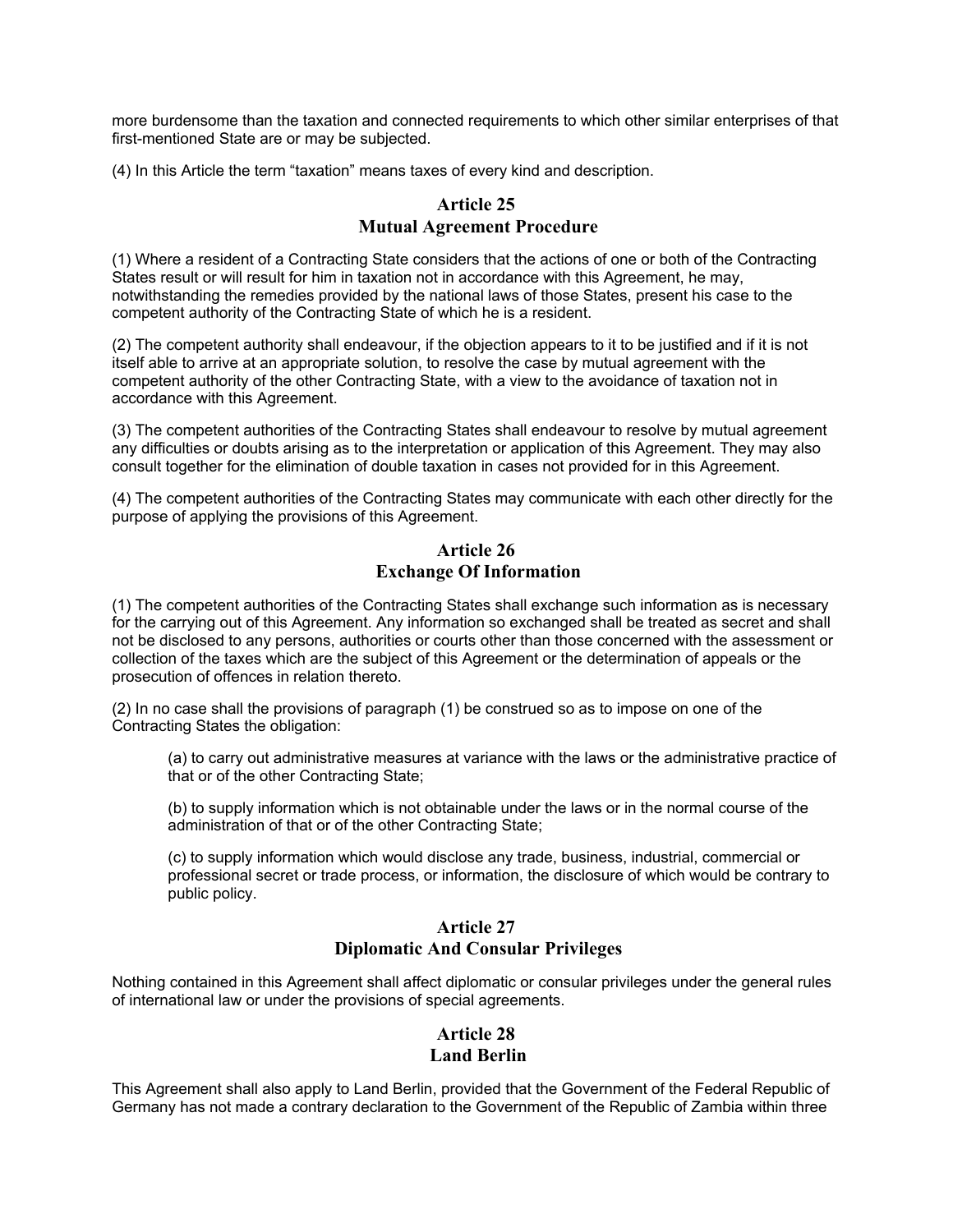months from the date of entry into force of this Agreement.

# **Article 29 Entry Into Force**

(1) This Agreement shall be ratified and the instruments of ratification shall be exchanged at Lusaka as soon as possible.

(2) This Agreement shall enter into force on the day after the date of exchange of the instruments of ratification and shall have effect:

(a) in the Federal Republic of Germany for any assessment period beginning on or after 1st January, 1971;

(b) in Zambia for any charge year commencing on or after 1st April, 1971.

#### **Article 30 Termination**

This Agreement shall continue in effect indefinitely but either of the Contracting States may, on or before the thirtieth day of June in any calendar year beginning after the expiration of a period of five years from the date of its entry into force, give to the other Contracting State, through diplomatic channels, written notice of termination and, in such event, this Agreement shall cease to be effective:

- (a) in the Federal Republic of Germany for any assessment period following that in which the notice of termination is given;
- (b) in Zambia for any charge year following that in which the notice of termination is given.

IN WITNESS WHEREOF the undersigned, being duly authorised thereto by their respective Governments, have signed this Agreement.

DONE at Bonn, this thirtieth day of May 1973, two originals, each in the German and English language, all the texts being equally authentic.

> For the Federal Republic of **Germany**

Frank SCHULER

For the Republic of Zambia

Moto NKAMA

# **Final ProtocolSignatories: Germany, F.R., Zambia**

**Citations: 92 TNI 79-17; Doc 92-30092 Signed: May 30, 1973 In Force: November 8, 1975 Effective: In the F.R.G., from January 1, 1971. In Zambia, from April 1, 1971. See Article 29. (From January 1, 1991, this treaty applies to the territory of the former German Democratic Republic.) Status: In Force Tax Analysts classification: Income**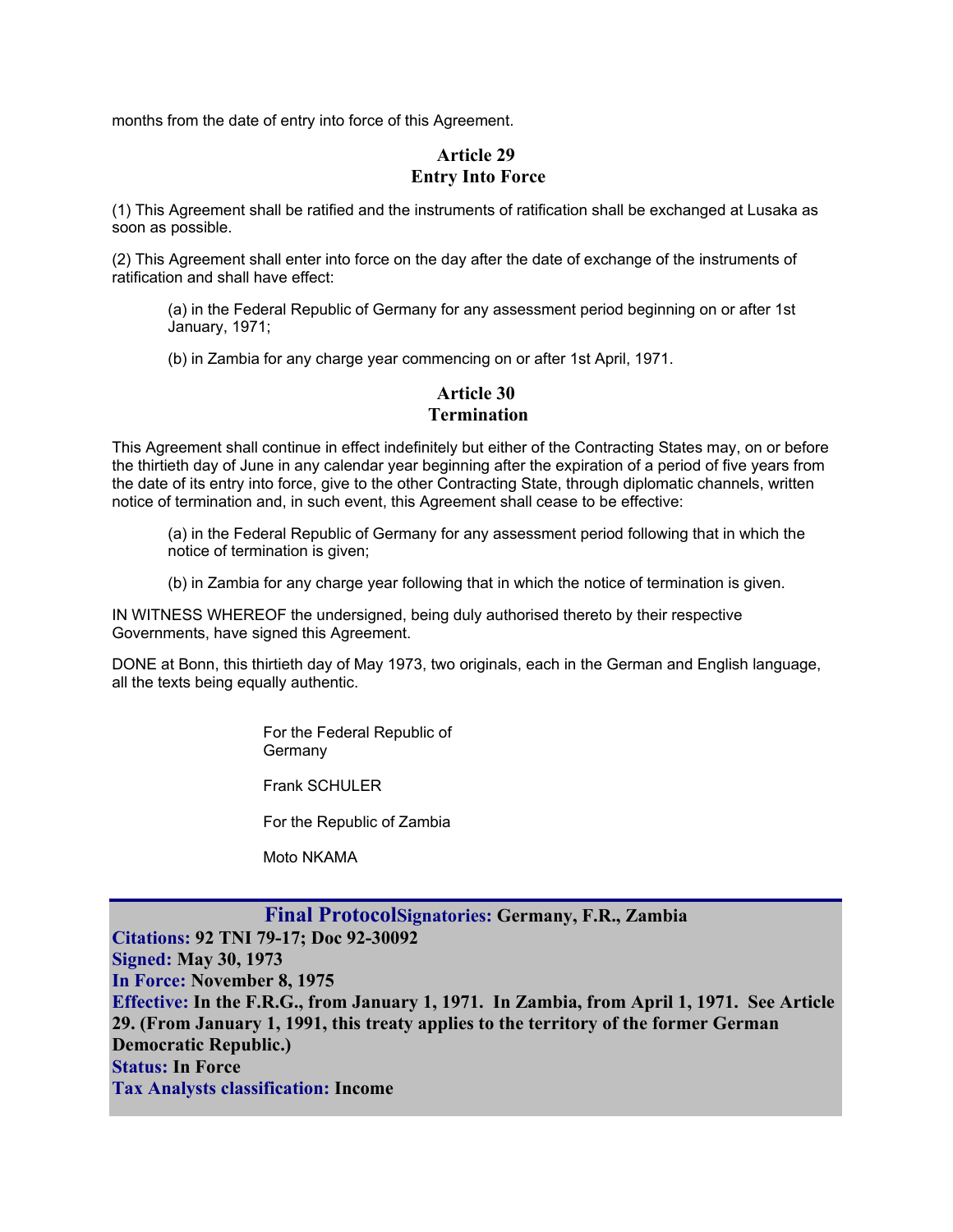The Federal Republic of Germany and the Republic of Zambia

Have agreed at the signing at Bonn on 30th May 1973, of the Agreement between the two States for the Avoidance of Double Taxation with respect to taxes on income and capital upon the following provisions which shall form an integral part of the said Agreement.

(1) With reference to Article 5,

an enterprise shall be deemed to have a permanent establishment in a Contracting State if it carries on supervisory activities in that State for more than nine months in connection with a building site or construction or assembly project, as defined in paragraph (2) (g) which is being undertaken in that State.

(2) With reference to Articles 6 to 21,

where any income, other than interest to which paragraph (3) of Article 11 applies, derived from outside of a Contracting State by a resident of that State is not subject to tax in that State by reason of its foreign origin, the provisions of these Articles shall not apply in the other Contracting State in respect of such income.

(3) With reference to Article 7,

if the information available to the taxation authorities concerned is inadequate to determine the profits to be attributed to the permanent establishment, nothing in this Article shall affect the application of the law of either Contracting State with respect of making an estimate by the taxation authorities of that Contracting State; provided that such estimate shall be aimed to establish taxation in accordance with the principles stated in this Article.

#### (4) With reference to Article 23,

notwithstanding the provision of paragraph (1) subparagraph (a), of Article 23 of the Agreement, the provisions of paragraph (1) sub-paragraph (b) of that Article shall apply likewise to the profits of, and to the capital represented by property forming part of the business property of, a permanent establishment; to dividends paid by, and to the share-holding in, a company; or to gains referred to in paragraph (2) of Article 13 of the Agreement; provided that the resident of the Federal Republic of Germany concerned does not prove that the receipts of the permanent establishment or company are derived exclusively or almost exclusively

(a) from producing or selling goods and merchandise, giving technical advice or rendering engineering services, or doing banking or insurance business, within Zambia, or

(b) from dividends paid by one or more companies, being residents of Zambia, more than 25 per cent of the capital of which is owned by the first-mentioned company, which themselves derive their receipts exclusively or almost exclusively from producing or selling goods or merchandise, giving technical advice or rendering engineering services, or doing banking or insurance business, within Zambia.

(5) With reference to Article 24,

nothing contained in this Article shall be construed nor as obliging Zambia to grant to non-nationals the relief available to Zambian nationals under Section 42C of the Zambian Income Tax Act 1966 nor as conferring any exemption from tax in the Contracting State in respect of dividends paid to a company which is a resident of the other Contracting State.

DONE at Bonn this thirtieth day of May 1973.

 For the Federal Republic of **Germany**